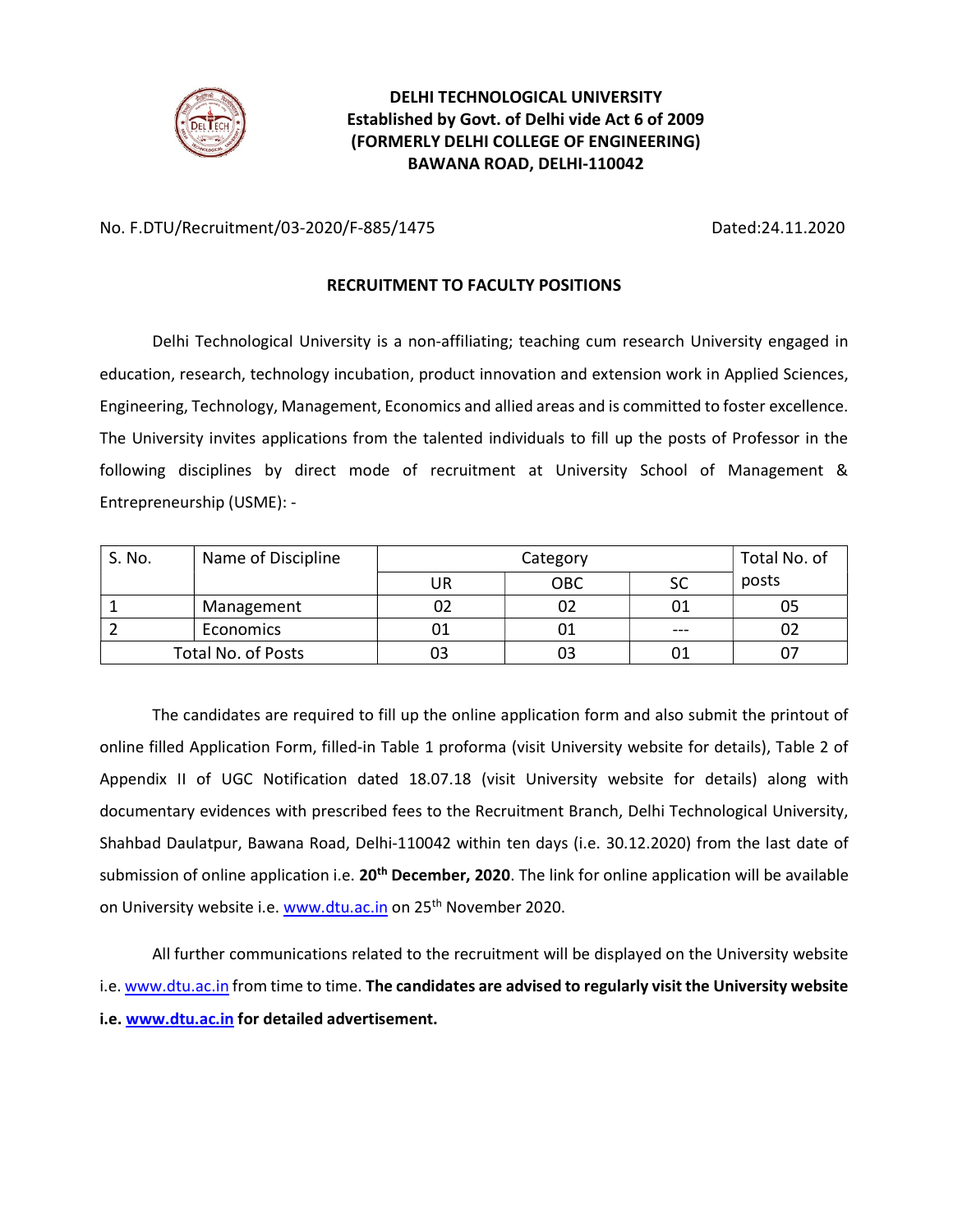## PAY SCALE, ESSENTIAL QUALIFICATIONS, RELEVANT BRANCH & RELAXATIONS FOR THE POST OF PROFESSOR:

# DISCIPLINE OF MANAGEMENT (USME)

| <b>Designation</b><br>, Pay Matrix<br>Level &    | <b>Essential Qualifications and</b><br><b>Experience</b>                                                                                                                                                                                              | <b>Relevant Branch</b>                                                                                                                      | <b>Age Limit</b>                                                                                                                                                                               |
|--------------------------------------------------|-------------------------------------------------------------------------------------------------------------------------------------------------------------------------------------------------------------------------------------------------------|---------------------------------------------------------------------------------------------------------------------------------------------|------------------------------------------------------------------------------------------------------------------------------------------------------------------------------------------------|
| <b>Entry Pay</b>                                 |                                                                                                                                                                                                                                                       |                                                                                                                                             |                                                                                                                                                                                                |
| Professor<br>Level-14<br>Entry Pay -<br>1,44,200 | 'A'<br><b>Essential Qualifications:-</b><br>I. First class or equivalent<br>in<br>Master's degree in Business<br>Management/ Administration in                                                                                                        | Account & Finance,<br>Accountancy,<br>Accounts,<br>Agricultural<br>Economics &<br><b>Business</b>                                           | 55 years<br>'Relaxations'<br>1. The age is relaxable<br>for<br>SC/ST                                                                                                                           |
|                                                  | a relevant management related<br>discipline or first class in Two year<br>full<br>time<br><b>PGDM</b><br>declared<br>equivalent by AIU/Accredited by<br>the AICTE/UGC.                                                                                | Management,<br>Banking &<br>Insurance,<br><b>Business</b><br>Administration,                                                                | candidates upto 5<br>years and for OBC<br>candidates upto 3<br>years in respect of<br>vacancies reserved<br>for<br>them                                                                        |
|                                                  | 'OR'<br>First class or equivalent<br>in<br>M.Tech./Master's<br>Degree<br>in                                                                                                                                                                           | <b>Business Analytics,</b><br><b>Business Data</b><br>Analytics,<br><b>Business Economics,</b>                                              | respectively.<br>2. Relaxable<br>for<br>Government                                                                                                                                             |
|                                                  | relevant branch.<br>'OR'                                                                                                                                                                                                                              | Business Law,<br><b>Business</b><br>Management,                                                                                             | Servants<br>upto<br>5<br>years in accordance<br>with<br>the                                                                                                                                    |
|                                                  | First<br>class<br>equivalent<br>or<br>professionally<br>Graduate and<br>qualified Charted Accountant/<br>&<br>Works<br>Cost<br>Accountant/Company Secretary<br>of the<br>concerned<br>statutory<br>bodies.                                            | <b>Business Policy &amp;</b><br>Strategic<br>Management,<br>Commerce,<br><b>Computer Aided</b><br>Management,<br>Computer<br>Applications,  | instructions<br>or<br>orders issued by the<br>Central<br>Government<br>3. Relaxable<br>for<br>teachers<br>of<br>government funded<br>institutions<br>оf<br>higher<br>education<br>for 5 years. |
|                                                  | II. Qualifications as above with<br>Ph.D. or equivalent, in relevant<br>branch.                                                                                                                                                                       | Computer<br>Engineering &<br>Applications,<br>Computer                                                                                      | 4. Age relaxable for<br>the PwBD category<br>candidates<br>in.<br>accordance with the                                                                                                          |
|                                                  | Ш.<br>At least total 6 research<br>publications at the level<br>οf<br>Professor<br>Associate<br>SCI<br>in<br>journals/ UGC/AICTE approved<br>list journals and at least 2<br>successful<br>Ph.D.<br>guided<br>as<br>Supervisor/Co-supervisor.<br>'OR' | Engineering,<br>Computer Science &<br>Engineering,<br>Computer Science &<br>Information<br>Technology,<br>Computer Science &<br>Technology, | instruction/ orders<br>issued<br>by<br>the<br>central government<br>/GNCT of Delhi from<br>time to time                                                                                        |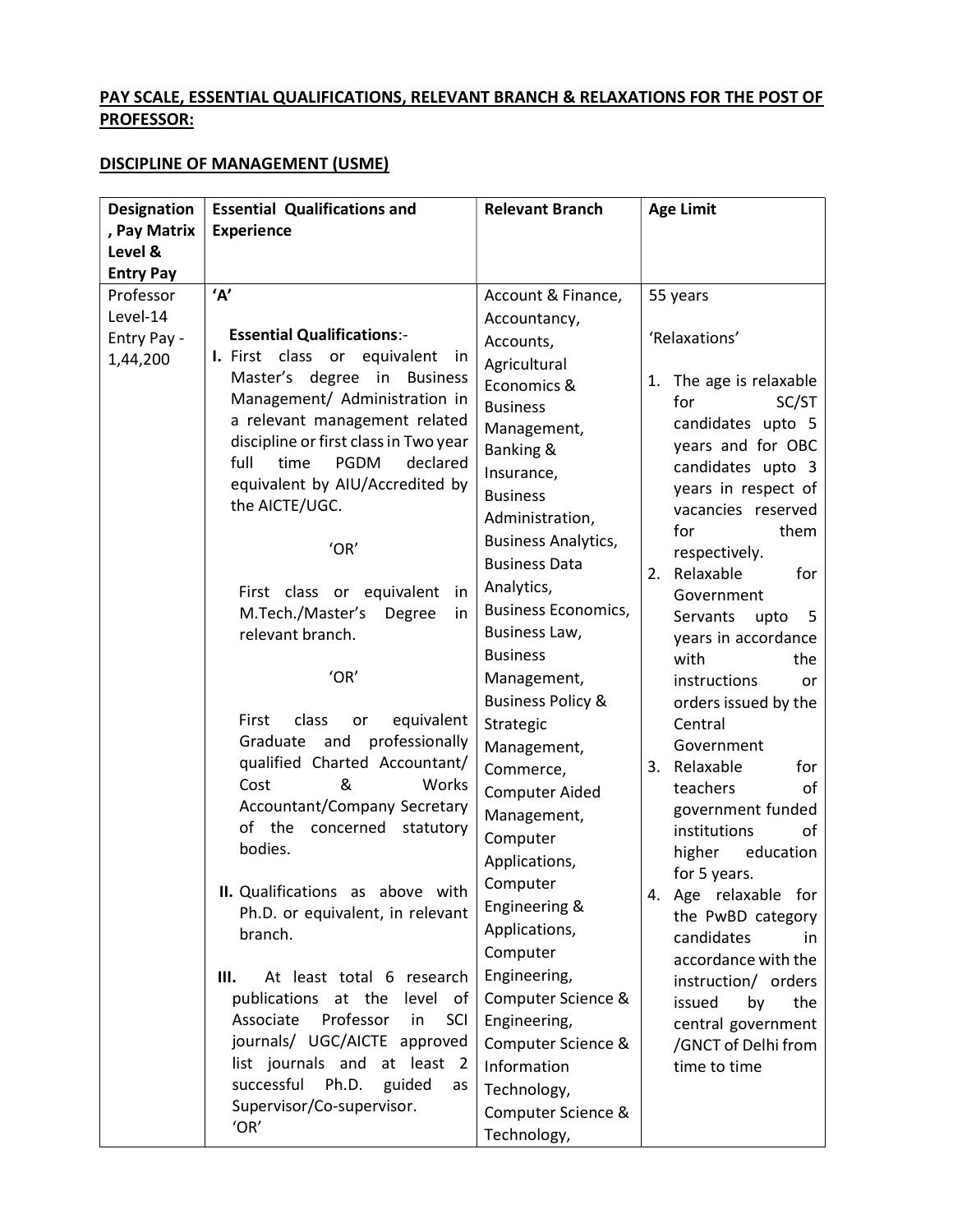|                         | At least 10 research publications     | <b>Computer Science</b>              |  |
|-------------------------|---------------------------------------|--------------------------------------|--|
|                         | at the level of Associate             | and Systems                          |  |
|                         | Professor in SCI journals/ UGC/       | Engineering,                         |  |
|                         | AICTE approved list journals.         | Computer Science,                    |  |
|                         |                                       | Computer                             |  |
| <b>Experience:-</b>     |                                       | Technology &                         |  |
| minimum<br>A            | of<br>10<br>years<br>οf               | Applications,                        |  |
|                         | experience in teaching /research      | Computer                             |  |
|                         | /industry out of which at least 3     | Technology,                          |  |
|                         | years shall at the post equivalent to | Data Analytics,                      |  |
|                         | that of an Associate Professor.       | Data Science,                        |  |
|                         |                                       | Decision Science,                    |  |
| academic                | In case of research experience, good  | E Commerce,                          |  |
| books/research          | record<br>and<br>paper                | Economics,                           |  |
| publications/IPR/       | patents<br>record                     | Engineering                          |  |
|                         | shall be required as deemed fit by    | Management,                          |  |
|                         | the expert members of the selection   | Finance & Control,                   |  |
| committee.              |                                       | Finance,                             |  |
|                         |                                       | Financial                            |  |
|                         | If the experience in industry is      | Management,                          |  |
|                         | considered, the same shall be at      | Financial Markets,                   |  |
|                         | managerial level equivalent to        | <b>Global Business</b><br>Operation, |  |
|                         | Associate Professor with active       | Human Resource                       |  |
| participation record in |                                       | Development,                         |  |
|                         | devising/designing, planning,         | Human Resource                       |  |
|                         | executing, analyzing, quality         | Management,                          |  |
|                         | control, innovating, training,        | Industrial                           |  |
|                         | technical books/ research paper       | Engineering,                         |  |
|                         | publications/IPR/patents, etc., as    | Industrial                           |  |
|                         | deemed fit by the expert members      | Management,                          |  |
|                         | of the Selection committee            | Information System,                  |  |
|                         |                                       | Information                          |  |
|                         | 'OR'                                  | Technology &                         |  |
| B'                      |                                       | Engineering,                         |  |
|                         |                                       | Information                          |  |
|                         | 1. i) An eminent scholar having a     | Technology,                          |  |
| Ph.D. degree in the     |                                       | International                        |  |
|                         | concerned/allied/relevant             | Business,                            |  |
|                         | discipline, and published work of     | Knowledge<br>Engineering,            |  |
|                         | high quality, actively engaged in     | Knowledge                            |  |
|                         | research with evidence of             | Management,                          |  |
|                         | published work with, a minimum of     | Knowledge Science,                   |  |
|                         | 10 research publications in the       | Management                           |  |
|                         | peer-reviewed or UGC-listed           | Science,                             |  |
|                         | journals and a total research score   |                                      |  |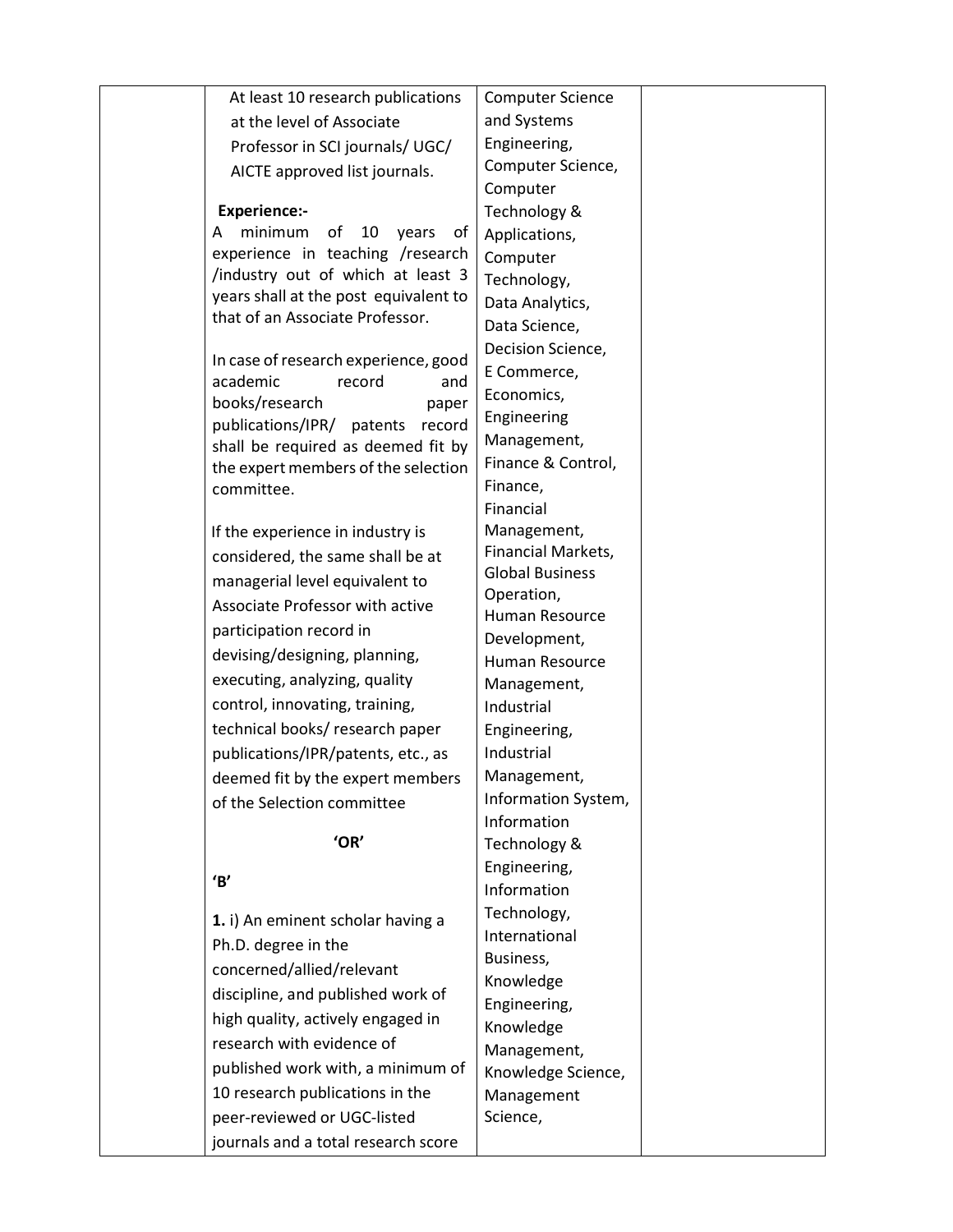| of 120 as per the criteria given in   | Marketing                     |
|---------------------------------------|-------------------------------|
| Appendix II, Table 2 of UGC           | Management,                   |
| Notification dated 18th July, 2018    | Operations                    |
|                                       | Research,                     |
| ii) A Master's Degree with at least   | Organizational                |
| 55% marks (or an equivalent grade     | Development,                  |
| in a point-scale, wherever the        | Personal                      |
| grading system is followed).          | Management &                  |
|                                       | Industrial Relation,          |
| iii) A minimum of ten years of        | Psychology,                   |
| experience in teaching/research/      | Quality                       |
| industry out of which at least three  | Engineering &                 |
| years shall be at the post            | Management,                   |
| equivalent to that of an Associate    | Sales & Marketing             |
| Professor.                            | Management,                   |
|                                       | Software                      |
| OR                                    | Engineering,                  |
| outstanding professional,<br>2. An    | Software Systems,             |
| a Ph.D. degree in the<br>having       | Software                      |
| relevant/allied/applied disciplines,  | Technology,                   |
| from any academic institutions (not   | Statistics,                   |
| included in 1 above) / industry, who  | Strategic                     |
| has made significant contribution to  | Management,                   |
| the knowledge in the concerned/       | Technology                    |
| allied/relevant discipline, supported | Management                    |
| by documentary evidence provided      | Family Business &             |
| he/she has ten years' experience.     | Entrepreneurship              |
|                                       | Innovation,                   |
|                                       | Entrepreneurship &<br>Venture |
|                                       | Development                   |
|                                       |                               |

# DISCIPLINE OF ECONOMICS (USME)

| Designation,     | <b>Essential Qualifications</b> | Relevant Branch                 | Experience             | Age Limit        |
|------------------|---------------------------------|---------------------------------|------------------------|------------------|
| Pay Matrix       |                                 |                                 |                        |                  |
| Level &          |                                 |                                 |                        |                  |
| <b>Entry Pay</b> |                                 |                                 |                        |                  |
| Professor        | I. Master's<br>degree<br>in.    | Economics,                      | A minimum of 10        | 55 years         |
| Level-14         | relevant branch with at         | Managerial Economics,           | years of experience    |                  |
| Entry Pay -      | least 55% marks (or an          | Industrial Economics,           | in teaching /research  | 'Relaxations'    |
| 1,44,200         | equivalent grade in a           | <b>Business Economics,</b>      | /industry<br>of<br>out |                  |
|                  | point scale wherever            | Financial Economics,            | which at least 3 years | The age is<br>1. |
|                  | grading<br>system<br>is         | <b>Economics &amp; Rural</b>    | shall at the post      | relaxable        |
|                  | followed) and Ph.D. in          | Development,                    | equivalent to that of  | SC/ST<br>for     |
|                  | relevant branch.                | <b>Analytical &amp; Applied</b> | Associate<br>an        | candidates       |
|                  |                                 | Economics,                      | Professor.             | upto<br>5.       |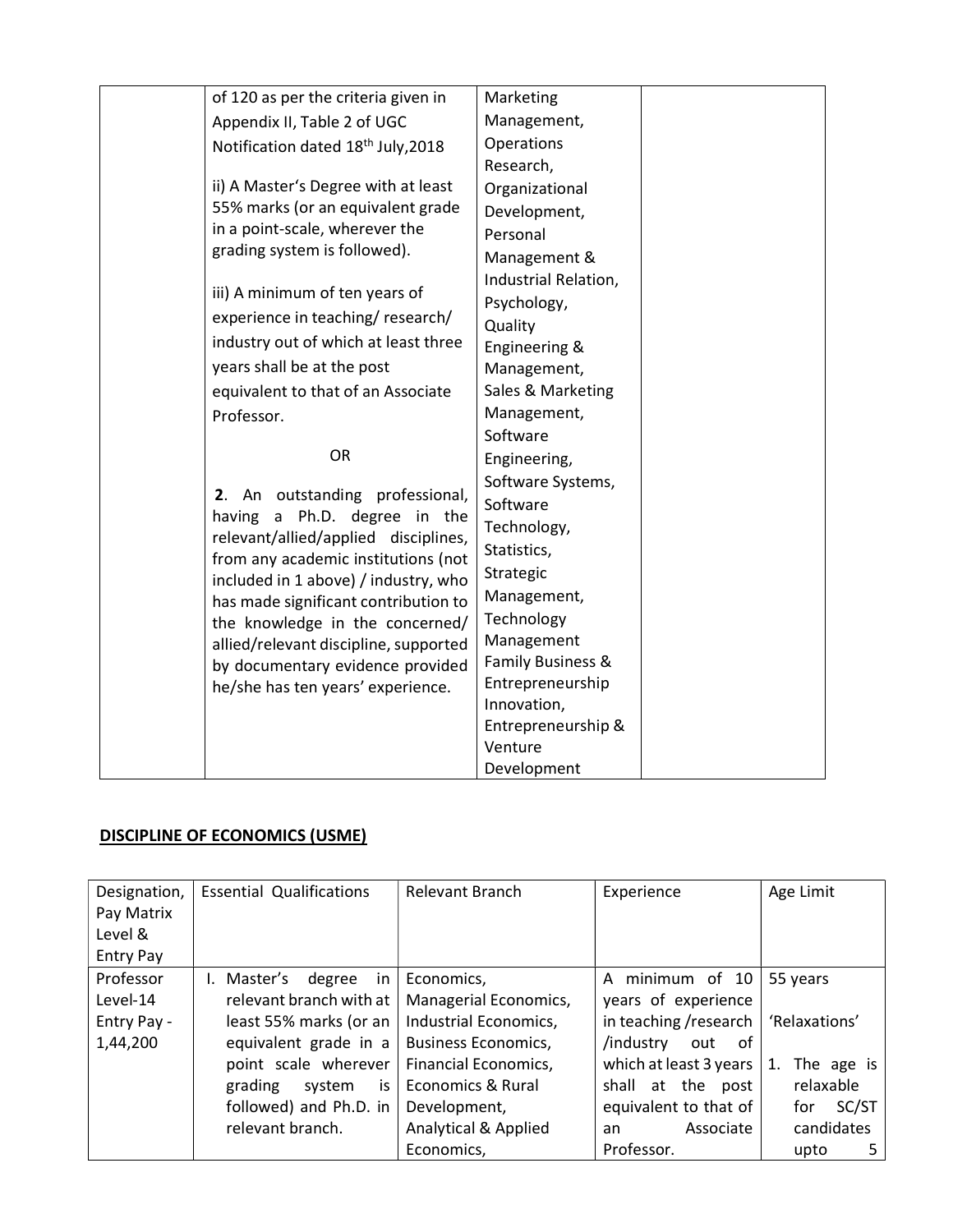| minimum of<br>10<br>II.A      | Quantitative Economics,     |                                          | and<br>years       |
|-------------------------------|-----------------------------|------------------------------------------|--------------------|
| research publications         | Applied Economics,          | In case of research                      | for<br>OBC         |
| in the peer- reviewed         | <b>Finance and Control</b>  | experience,<br>good                      | candidates         |
| or UGC- listed journals       | <b>Behavioral Economics</b> | academic record and                      | upto<br>3          |
| and a total research          |                             | books/research                           | years<br>in        |
| score of One Hundred          |                             | paper                                    | respect of         |
| Twenty (120) as per           |                             | publications/IPR/pat                     | vacancies          |
| the criteria given in         |                             | ents record shall be                     | reserved           |
| Appendix II, Table 2 of       |                             | required as deemed                       | them<br>for        |
| <b>UGC notification dated</b> |                             | fit by the expert                        | respectivel        |
| 18 July, 2018.                |                             | members<br>of<br>the                     | у.                 |
|                               |                             | selection committee.                     | 2. Relaxable       |
|                               |                             |                                          | for                |
|                               |                             | If the experience in                     | Governme           |
|                               |                             | industry<br>is                           | nt Servants        |
|                               |                             | considered,<br>the                       | upto<br>5          |
|                               |                             | same shall<br>be at                      | years<br>in        |
|                               |                             | managerial<br>level                      | accordance         |
|                               |                             | equivalent<br>to                         | with<br>the        |
|                               |                             | Associate Professor                      | instruction        |
|                               |                             | with<br>active                           | s or orders        |
|                               |                             | participation record                     | issued<br>by       |
|                               |                             | in                                       | the Central        |
|                               |                             | devising/designing,                      | Governme           |
|                               |                             | planning, executing,                     | nt.                |
|                               |                             | analyzing,<br>quality                    | Relaxable<br>3.    |
|                               |                             | control, innovating,                     | for<br>teachers of |
|                               |                             | training,<br>technical<br>books/research | governmen          |
|                               |                             |                                          | funded<br>t        |
|                               |                             | paper<br>publications/IPR/pat            | institutions       |
|                               |                             | ents, etc., as deemed                    | of<br>higher       |
|                               |                             | fit by the expert                        | education          |
|                               |                             | members<br>of the                        | for 5 years.       |
|                               |                             | Selection                                | 4. Age             |
|                               |                             | committee.                               | relaxable          |
|                               |                             |                                          | the<br>for         |
|                               |                             |                                          | PwBD               |
|                               |                             |                                          | category           |
|                               |                             |                                          | candidates         |
|                               |                             |                                          | in                 |
|                               |                             |                                          | accordance         |
|                               |                             |                                          | the<br>with        |
|                               |                             |                                          | instruction        |
|                               |                             |                                          | orders             |
|                               |                             |                                          | by<br>issued       |
|                               |                             |                                          | the central        |
|                               |                             |                                          | governmen          |
|                               |                             |                                          | t /GNCT of         |
|                               |                             |                                          | Delhi from         |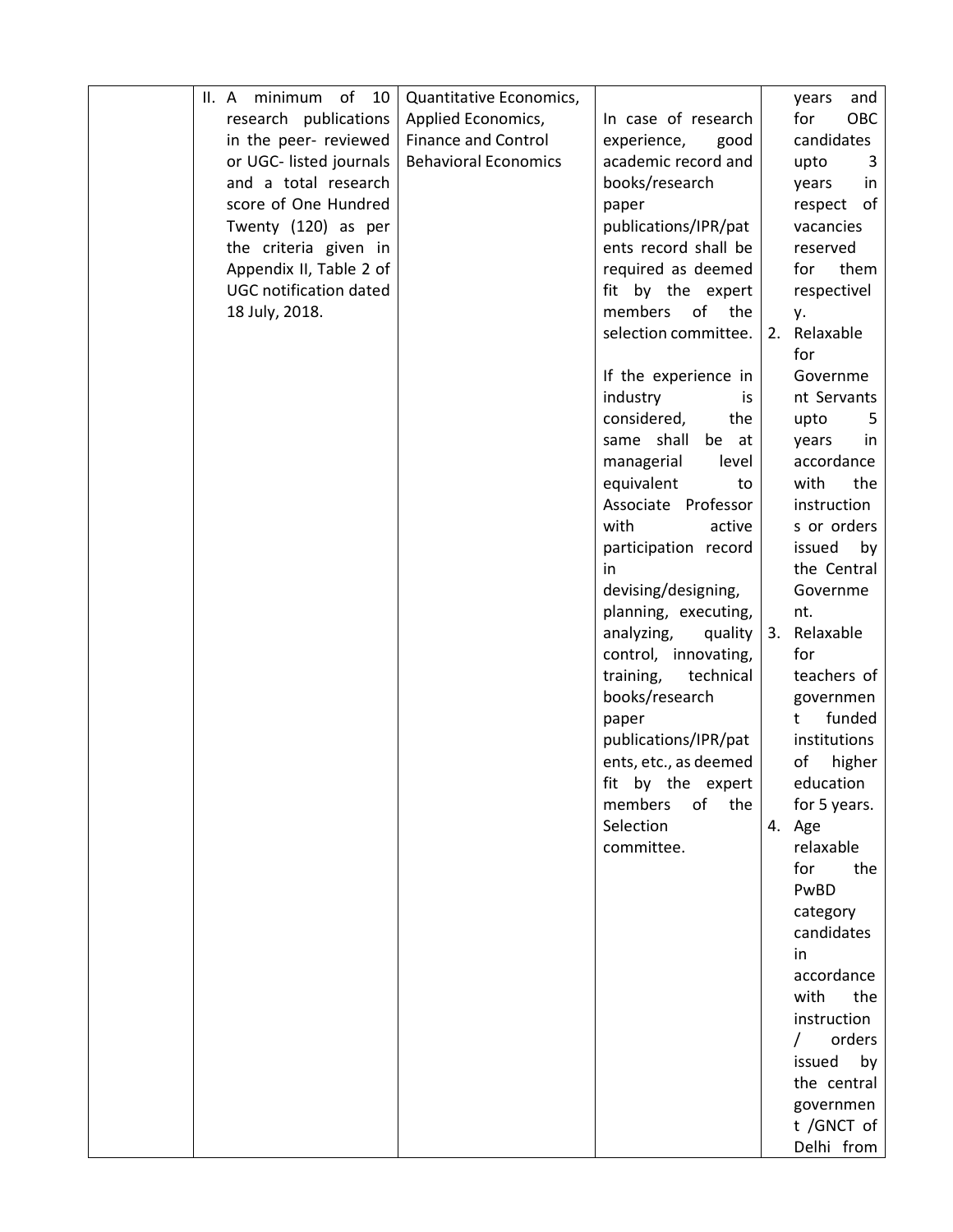|  |  | time |  |
|--|--|------|--|
|  |  | time |  |

#### Notes :

- 1. Any deviation in the nomenclature of the relevant branches as mentioned above may also be considered by the University.
- 2. AMIE/IETE qualifications in relevant branches mentioned in the RR are also eligible.
- 3. B.Sc. (Engineering), B.E., B.Tech, B.S. (Four years) shall be considered as equivalent.
- 4. M.Sc. (Engineering), M.E., M.Tech, M.S. shall be considered as equivalent.
- 5. Selection Committee, may in cases of exceptional merit, recommend additional increments in case of higher qualifications, experience and academic achievements by the candidates.
- 6. Persons already in employment in Government Department/Autonomous Bodies/Universities under Central/State Government should apply through proper channel.
- 7. If a class/division is not awarded, minimum of 60% marks in aggregate shall be considered equivalent to first class/division. If conversion formula for CGPA to percentage marks is not given/defined, CGPA will be converted into equivalent marks by multiplying the CGPA by a factor of 10.

### Procedure for submission of application:

- I. The candidates are required to fill up the online application form, along with Annexures-I and II, as applicable.
- II. The candidates are also required to submit 'Academic Record', and 'Experience & Research Performance' as per Table 1 (Annexure-III).

### Table 1

Assignment of weightages/points for Academic Record, Research Performance, and other Scholarly Credentials and Academic Achievements for the post of Professor

|    | Criteria                                                           | Professor                 |
|----|--------------------------------------------------------------------|---------------------------|
|    |                                                                    | Minimum qualification and |
|    | Qualification, Experience, Research Performance and other Academic | experience as<br>per      |
|    | Achievements                                                       | recruitment rules of the  |
|    |                                                                    | University                |
| A  | Academic Record                                                    | Points                    |
| 1. | UG (B.Tech./ BE/ B.Sc. (Engg.)/B.Sc./ BA/ BBA/ BCA/ BIS (Hons.) or |                           |
|    | equivalent*)                                                       | 15                        |
|    | <b>Maximum Points</b>                                              |                           |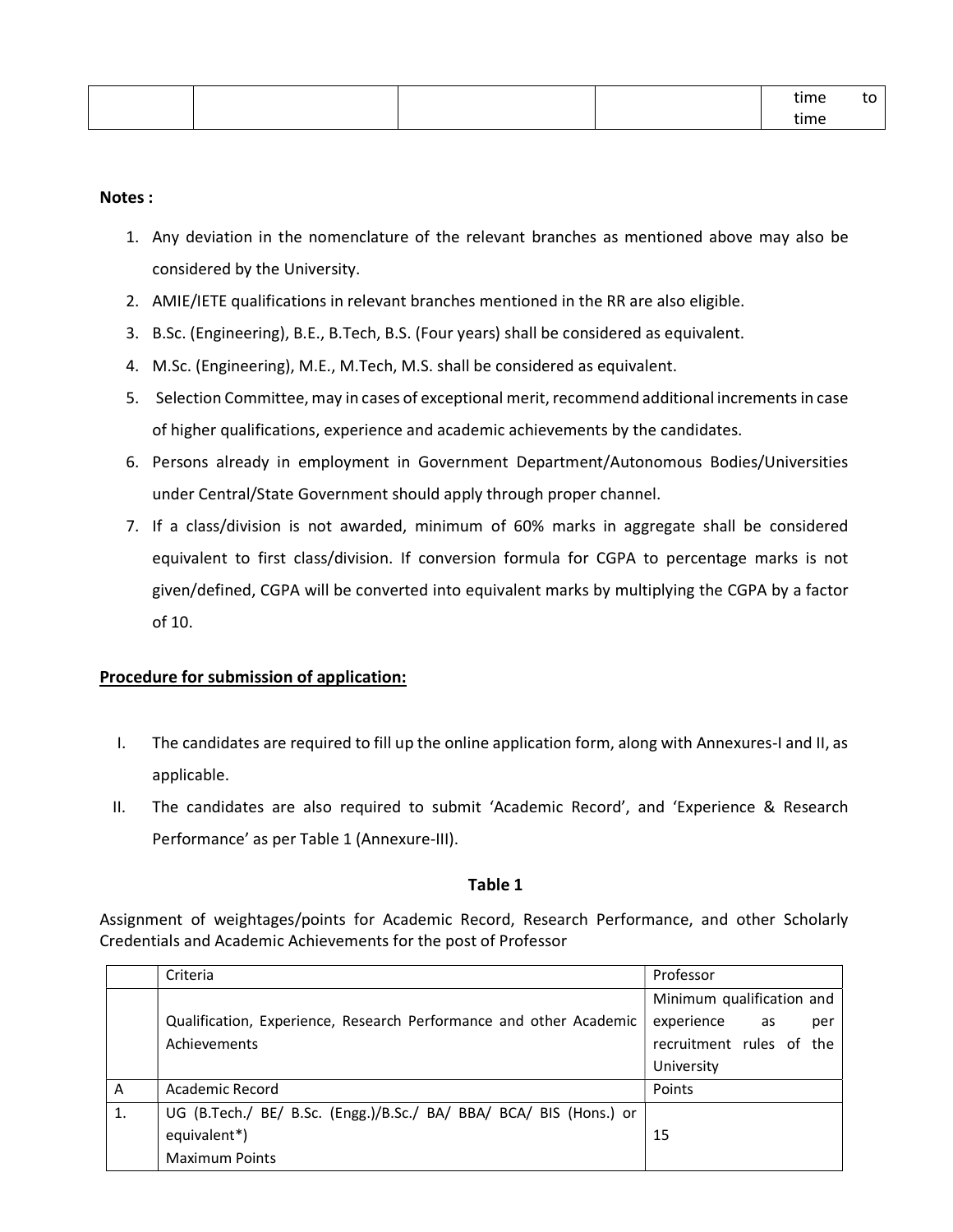| b. Aggregate Marks ≥ 55% or equivalent CGPA<br>6<br>c. Aggregate Marks ≥ 60% or equivalent CGPA<br>10<br>d. Aggregate Marks ≥ 75% or equivalent CGPA<br>12<br>e. Aggregate Marks ≥ 91% or equivalent CGPA<br>15<br>PG (M.Tech./ ME/ M.Sc. (Engg.)/ MS/ M.Sc./ MBA/ MCA/ MA or<br>2.<br>equivalent*)<br>15<br><b>Maximum Points</b><br>6<br>a. Aggregate Marks ≥ 55% or equivalent CGPA<br>b. Aggregate Marks ≥ 60% or equivalent CGPA<br>10<br>c. Aggregate Marks ≥ 75% or equivalent CGPA<br>12<br>d. Aggregate Marks ≥ 91% or equivalent CGPA<br>15<br>Ph.D.<br>3. |
|----------------------------------------------------------------------------------------------------------------------------------------------------------------------------------------------------------------------------------------------------------------------------------------------------------------------------------------------------------------------------------------------------------------------------------------------------------------------------------------------------------------------------------------------------------------------|
|                                                                                                                                                                                                                                                                                                                                                                                                                                                                                                                                                                      |
|                                                                                                                                                                                                                                                                                                                                                                                                                                                                                                                                                                      |
|                                                                                                                                                                                                                                                                                                                                                                                                                                                                                                                                                                      |
|                                                                                                                                                                                                                                                                                                                                                                                                                                                                                                                                                                      |
|                                                                                                                                                                                                                                                                                                                                                                                                                                                                                                                                                                      |
|                                                                                                                                                                                                                                                                                                                                                                                                                                                                                                                                                                      |
|                                                                                                                                                                                                                                                                                                                                                                                                                                                                                                                                                                      |
|                                                                                                                                                                                                                                                                                                                                                                                                                                                                                                                                                                      |
|                                                                                                                                                                                                                                                                                                                                                                                                                                                                                                                                                                      |
|                                                                                                                                                                                                                                                                                                                                                                                                                                                                                                                                                                      |
|                                                                                                                                                                                                                                                                                                                                                                                                                                                                                                                                                                      |
|                                                                                                                                                                                                                                                                                                                                                                                                                                                                                                                                                                      |
| <b>Maximum Points</b>                                                                                                                                                                                                                                                                                                                                                                                                                                                                                                                                                |
| The papers must be mentioned in the Ph.D. Thesis under List of<br>15                                                                                                                                                                                                                                                                                                                                                                                                                                                                                                 |
| Publications. The candidates can claim weightage/points against any one                                                                                                                                                                                                                                                                                                                                                                                                                                                                                              |
| of the following (a, b, c, d, e, f) only.                                                                                                                                                                                                                                                                                                                                                                                                                                                                                                                            |
| a. Ph.D. with 5 SCI/SCIE/SSCI indexed journal papers from the work                                                                                                                                                                                                                                                                                                                                                                                                                                                                                                   |
| contained in the Ph.D. Thesis as first/second/third $\theta$ /corresponding<br>15                                                                                                                                                                                                                                                                                                                                                                                                                                                                                    |
| author                                                                                                                                                                                                                                                                                                                                                                                                                                                                                                                                                               |
| b. Ph.D. with 4 SCI/SCIE/SSCI indexed journal papers from the work                                                                                                                                                                                                                                                                                                                                                                                                                                                                                                   |
| contained in the Ph.D. Thesis as first/second/third <sup>0</sup> / corresponding<br>12                                                                                                                                                                                                                                                                                                                                                                                                                                                                               |
| author                                                                                                                                                                                                                                                                                                                                                                                                                                                                                                                                                               |
| c. Ph.D. with 3 SCI/SCIE/SSCI indexed journal papers from the work                                                                                                                                                                                                                                                                                                                                                                                                                                                                                                   |
| contained in the Ph.D. Thesis as first/second/third $\theta$ / corresponding<br>10<br>author                                                                                                                                                                                                                                                                                                                                                                                                                                                                         |
| d. Ph.D. with 2 SCI/SCIE/SSCI indexed journal papers from the work                                                                                                                                                                                                                                                                                                                                                                                                                                                                                                   |
| contained in the Ph.D. Thesis as first/second/third $\theta$ corresponding<br>8                                                                                                                                                                                                                                                                                                                                                                                                                                                                                      |
| author                                                                                                                                                                                                                                                                                                                                                                                                                                                                                                                                                               |
| e. Ph.D. with 1 SCI/SCIE/SSCI indexed journal papers from the work                                                                                                                                                                                                                                                                                                                                                                                                                                                                                                   |
| contained in the Ph.D. Thesis as first/second/third $\theta$ / corresponding                                                                                                                                                                                                                                                                                                                                                                                                                                                                                         |
| author                                                                                                                                                                                                                                                                                                                                                                                                                                                                                                                                                               |
| f. Ph.D. with 3 papers in UGC-CARE/AICTE listed journals (other than a, b,                                                                                                                                                                                                                                                                                                                                                                                                                                                                                           |
| c, d, e above) from the work contained in the Ph.D. Thesis as                                                                                                                                                                                                                                                                                                                                                                                                                                                                                                        |
| 6<br>first/second/third <sup>0</sup> /corresponding<br>author<br>(2)<br>points/paper)                                                                                                                                                                                                                                                                                                                                                                                                                                                                                |
| (Maximum Points:6)                                                                                                                                                                                                                                                                                                                                                                                                                                                                                                                                                   |
| UGC/CSIR/ICAR/GPAT/GATE/ICMR/Equivalent<br>Examination/Test<br>4.                                                                                                                                                                                                                                                                                                                                                                                                                                                                                                    |
| qualified at state/ national level:<br>5                                                                                                                                                                                                                                                                                                                                                                                                                                                                                                                             |
| <b>Maximum Points</b>                                                                                                                                                                                                                                                                                                                                                                                                                                                                                                                                                |
| $\overline{2}$<br>a. SLET/SET/Equivalent*                                                                                                                                                                                                                                                                                                                                                                                                                                                                                                                            |
| b. NET-Lectureship/GATE/GPAT-Qualified/Equivalent*<br>3                                                                                                                                                                                                                                                                                                                                                                                                                                                                                                              |
| 5<br>c. NET-JRF/Equivalent* OR GATE/GPAT- All-India Rank up to 500                                                                                                                                                                                                                                                                                                                                                                                                                                                                                                   |
| $50***$<br>TOTAL POINTS - A                                                                                                                                                                                                                                                                                                                                                                                                                                                                                                                                          |

\* Equivalency shall be decided by the University

 $\theta$  In case the first and second authors are candidate's supervisor(s)/co-supervisor(s)

\*\*\*\*To be scaled down to 20 Points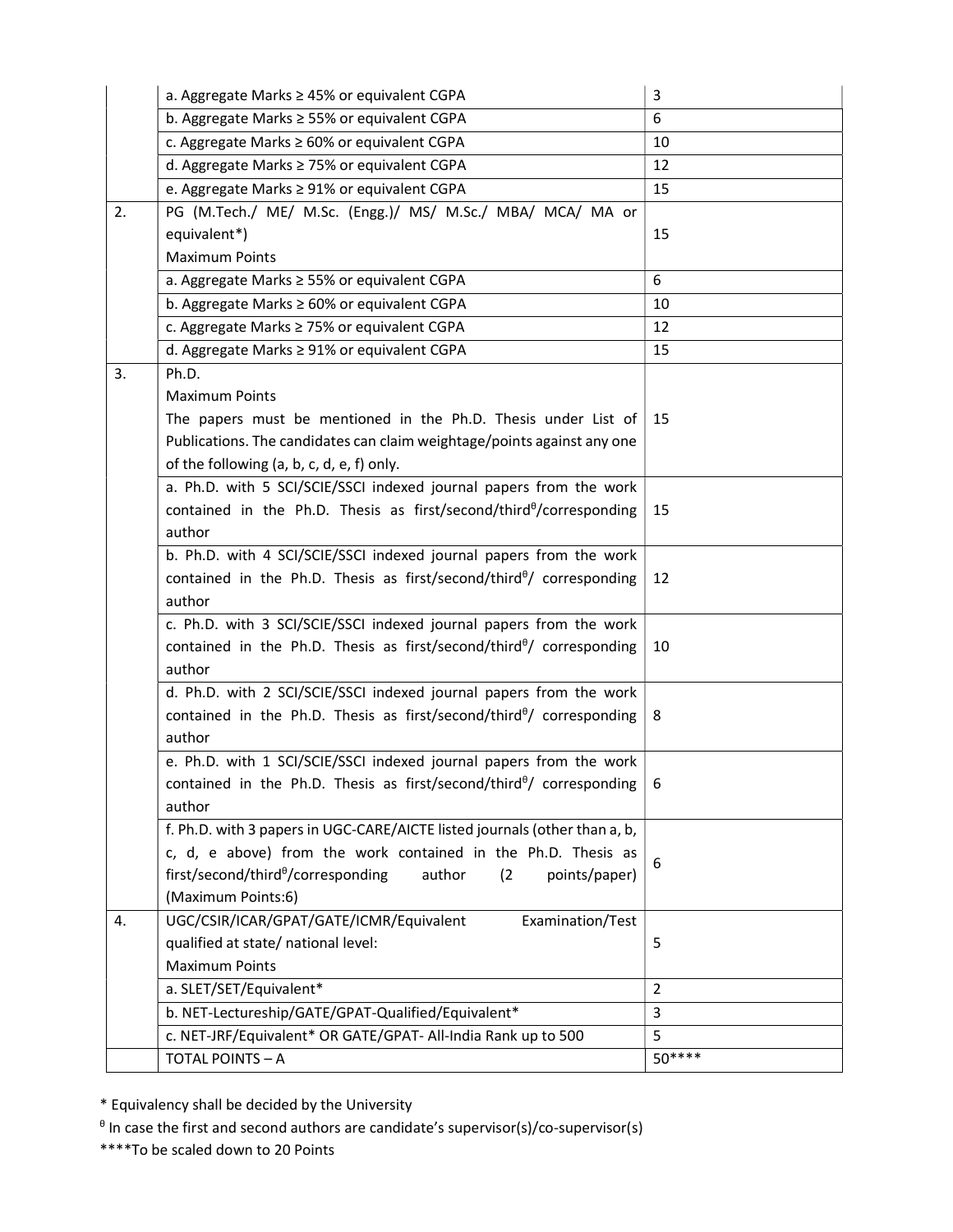| B  | Experience & Research Performance                                                                                                                                                 | Points      |
|----|-----------------------------------------------------------------------------------------------------------------------------------------------------------------------------------|-------------|
| 5. | Teaching/Research/Industrial Experience:                                                                                                                                          |             |
|    | <b>Maximum Points</b>                                                                                                                                                             | 10          |
|    | [The experience shall be counted from the day the candidate<br>becomes eligible as per Recruitment Rules (RR) of the University as<br>prescribed (applicable for 5a, 5b and 5c)]. |             |
|    | a. Teaching (UG/PG)/ Industrial Experience in Equivalent position                                                                                                                 | 1/Year      |
|    | b. Research Experience in R&D organization                                                                                                                                        | 1/Year      |
|    | c. Teaching-cum-Research Fellow (Full-Time)/ Research Fellow (Full Time)                                                                                                          |             |
| 6. | <b>Research Publications:</b>                                                                                                                                                     |             |
|    | <b>Maximum Points</b>                                                                                                                                                             | 25          |
|    | National Journal indexed in Clarivate Analytics<br>a. International/<br>(SCI/SCIE/SSCI)                                                                                           |             |
|    | (i) First/Second/Corresponding author(s)                                                                                                                                          | 1.5/Paper   |
|    | (ii) For other Co- authors                                                                                                                                                        | 0.5/Paper   |
|    | b. Research papers in UGC-CARE/AICTE list of journals (Other than 'a'<br>above).                                                                                                  |             |
|    | (Maximum Points: 10)                                                                                                                                                              |             |
|    | (i) First/Second/Corresponding author(s)                                                                                                                                          | 1/Paper     |
|    | (ii) For other Co-authors                                                                                                                                                         | 0.5/Paper   |
|    | c. Books Published with ISBN, International Publishers: To be divided<br>equally if more than one author<br>(Maximum Points: 4)                                                   | 1/Book      |
|    | d. Books published with ISBN, National Publishers:                                                                                                                                |             |
|    | To be divided equally if more than one author<br>(Maximum Points: 2)                                                                                                              | 0.5/Book    |
|    | e. Book Chapters/ Full Papers in International Conference Proceedings<br>with ISSN/ISBN<br>(Maximum Points: 4)                                                                    |             |
|    | (i) First/Second/Corresponding author(s)                                                                                                                                          | 0.5/Paper   |
|    | (ii) For other Co-authors                                                                                                                                                         | 0.3/Paper   |
| 7. | Research Projects (Completed)                                                                                                                                                     | 5           |
|    | <b>Maximum Points</b>                                                                                                                                                             |             |
|    | a. Project above 15 lakhs                                                                                                                                                         |             |
|    | (i) Principal Investigator (PI)                                                                                                                                                   | 3/Project   |
|    | (ii) Co-Pl                                                                                                                                                                        | 1.5/Project |
|    | b. Project above 5 lakhs                                                                                                                                                          |             |
|    | (i) Principal Investigator (PI)                                                                                                                                                   | 1.5/Project |
|    | (ii) Co-Pl                                                                                                                                                                        | 0.5/Project |
|    | c. Project above 2 lakhs                                                                                                                                                          |             |
|    | (i) Principal Investigator (PI)                                                                                                                                                   | 0.5/Project |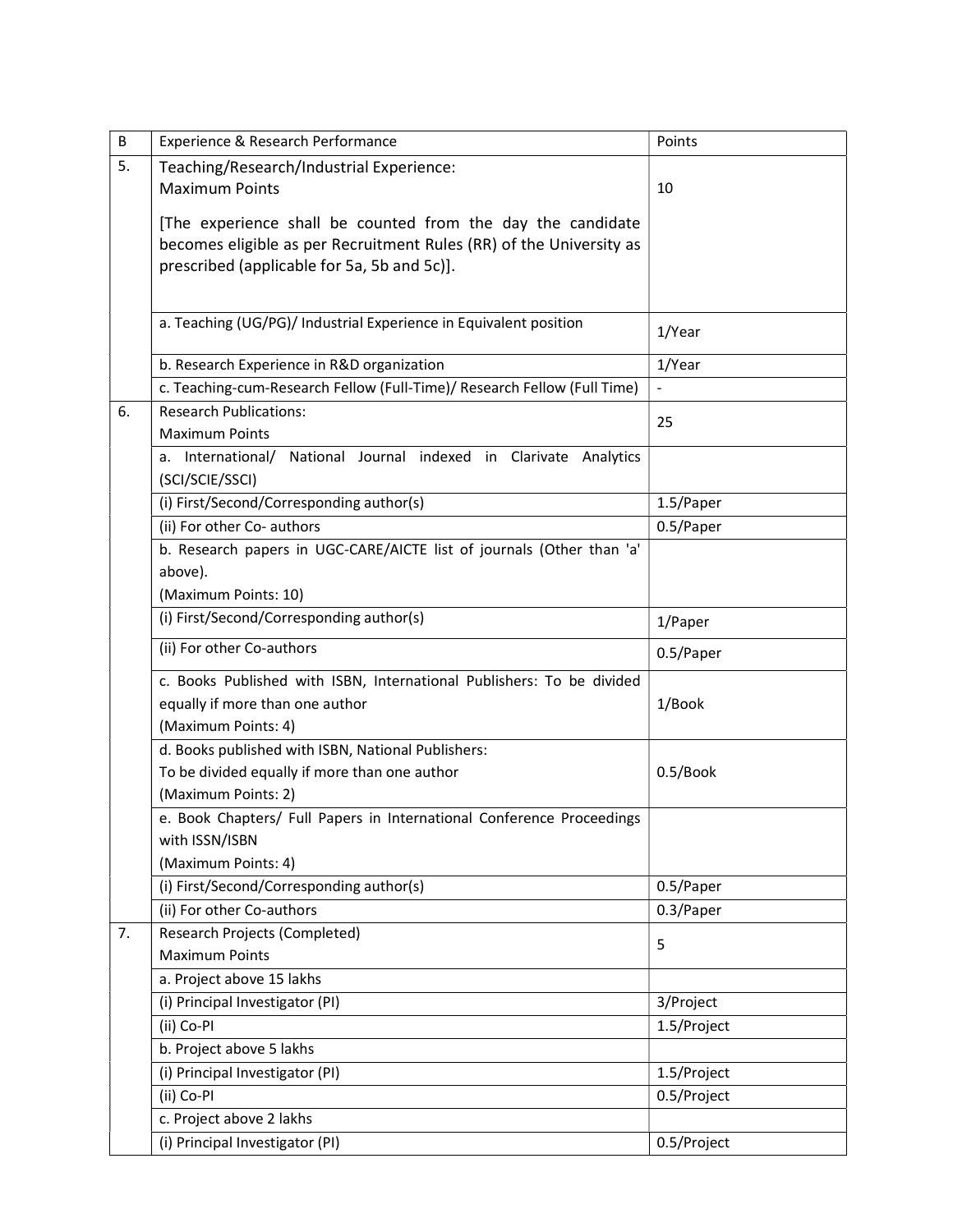|    | (ii) Co-Pl                                    | 0.3/Project                        |
|----|-----------------------------------------------|------------------------------------|
| 8. | Patents:                                      | 5                                  |
|    | <b>Maximum Points</b>                         |                                    |
|    | a. Awarded                                    | 3/Patent                           |
|    | b.Published                                   | 0.5/ Patent                        |
|    | (Maximum Points: 3)                           |                                    |
| 9. | <b>Research Guidance:</b>                     | 5                                  |
|    | <b>Maximum Points</b>                         |                                    |
|    | Ph.D guided and degree awarded to the scholar |                                    |
|    | a. as Sole Supervisor                         | 1.5/Scholar                        |
|    | b. as Joint Supervisor                        | 1/Scholar                          |
|    | <b>TOTAL POINTS - B</b>                       | 50 <sup>ª</sup> OR 50 <sup>b</sup> |

<sup>a</sup>To be scaled down to 30

**bTo be scaled down to 40** 

where

"a" stands for - disciplines where research score, as prescribed in Recruitment Rules, is a part of the essential qualification.

"b" stands for  $-$  disciplines other than those covered in (a).

Further, for the post of Professor for "a" above, Experience & Research Performance component shall have two parts; score out of 30 points as calculated and verified from the Table 1 (B), plus five percent of (total Research Score as verified by the committee – (minus)  $120$ ) subject to maximum of 10 points thus making the Experience & Research Performance component a total of 40 points.

- III. The candidates shall submit the printouts of I and II above, Xerox of the other documentary evidences, desired/relevant documents to claim their eligibility with prescribed fees in the form of Demand Draft only, in favour of The Registrar, DTU payable at Delhi.
- IV. The last date of submission of online application alongwith fees is 20<sup>th</sup> December 2020. The link for online application will be available on University website i.e. www.dtu.ac.in on 25<sup>th</sup> November 2020.
- V. In case the candidate wishes to apply for more than one discipline or post, he/she shall submit separate online application form alongwith requisite fees.
- VI. The printout of the online application alongwith Demand Draft and printout of Annexures-I, II and III, as applicable, alongwith documentary evidences should reach the Recruitment Branch, Delhi Technological University, Shahbad Daulatpur, Bawana Road, Delhi-110042 within ten days (i.e. 30.12.2020) from the last date of submission of online application i.e. 20<sup>th</sup> December, 2020.

### Procedure for selection:

I. The applications received will be scrutinized as per the eligibility criteria notified in the advertisement by the University for Respective Discipline.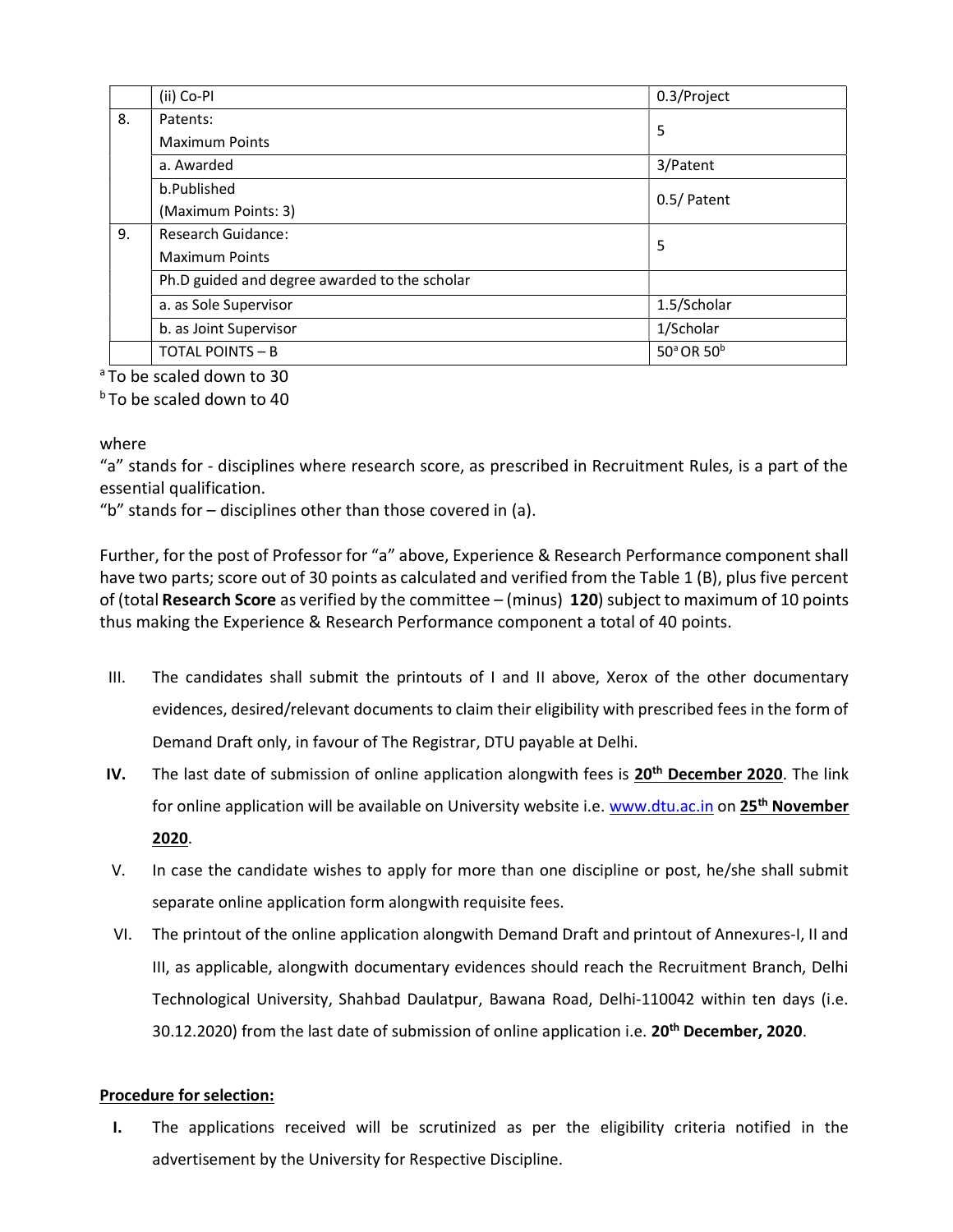- II. List of 'eligible' and 'not eligible' candidates for appearing in the presentation and interview shall be uploaded on the University website i.e. www.dtu.ac.in.
- III. Before the interview, the University shall assess the teaching aptitude and ability of the candidate through seminar/ lecture using latest technology. Further, these candidates are required to make a presentation before the Committee on a specified date and time as notified by the University on the University website i.e. www.dtu.ac.in.

### Important Instructions:

- 1. The last date for submission of online application is 20<sup>th</sup> December 2020.
- 2. The upper age limit shall be 55 years for Professors. Crucial date for determining the age limit shall be the last date for receipt of applications.
- 3. The application fee will be amounting to Rs. 1,000/- in case of UR/OBC\* candidates and Rs.500/ in case of EWS/SC/ST\* category candidates. The application fee will be accepted through Demand Draft only. The candidates belonging to PwBD\* category are exempted from payment of application fee.

\*relaxation/concession of fee is applicable only if the post exists in this category and the candidate has applied against that post.

- 4. The printout of the online Application Form, Annexures-I, II and III, as applicable, Xerox of the other documentary evidences, desired/relevant documents to claim their eligibility with prescribed fees, should reach to the Recruitment Branch, Delhi Technological University, Shahbad Daulatpur, Bawana Road, Delhi-110042 within ten days (i.e. 30.12.2020) from the last date of submission of online application i.e. 20<sup>th</sup> December, 2020.
- 5. Candidates are advised to keep visiting the University website regularly for any updates regarding the recruitment process.

### General Instructions for all Candidates

- i. The candidate must be a citizen of India.
- ii. Application Form must be accompanied by a Demand Draft of Rs.1000/- in case of General/OBC\* candidates and Rs.500/- in case of EWS/SC/ST\* Category candidates. The candidates belonging to PwBD\* category are exempted from payment of application fee. No other mode of payment will be accepted by the University.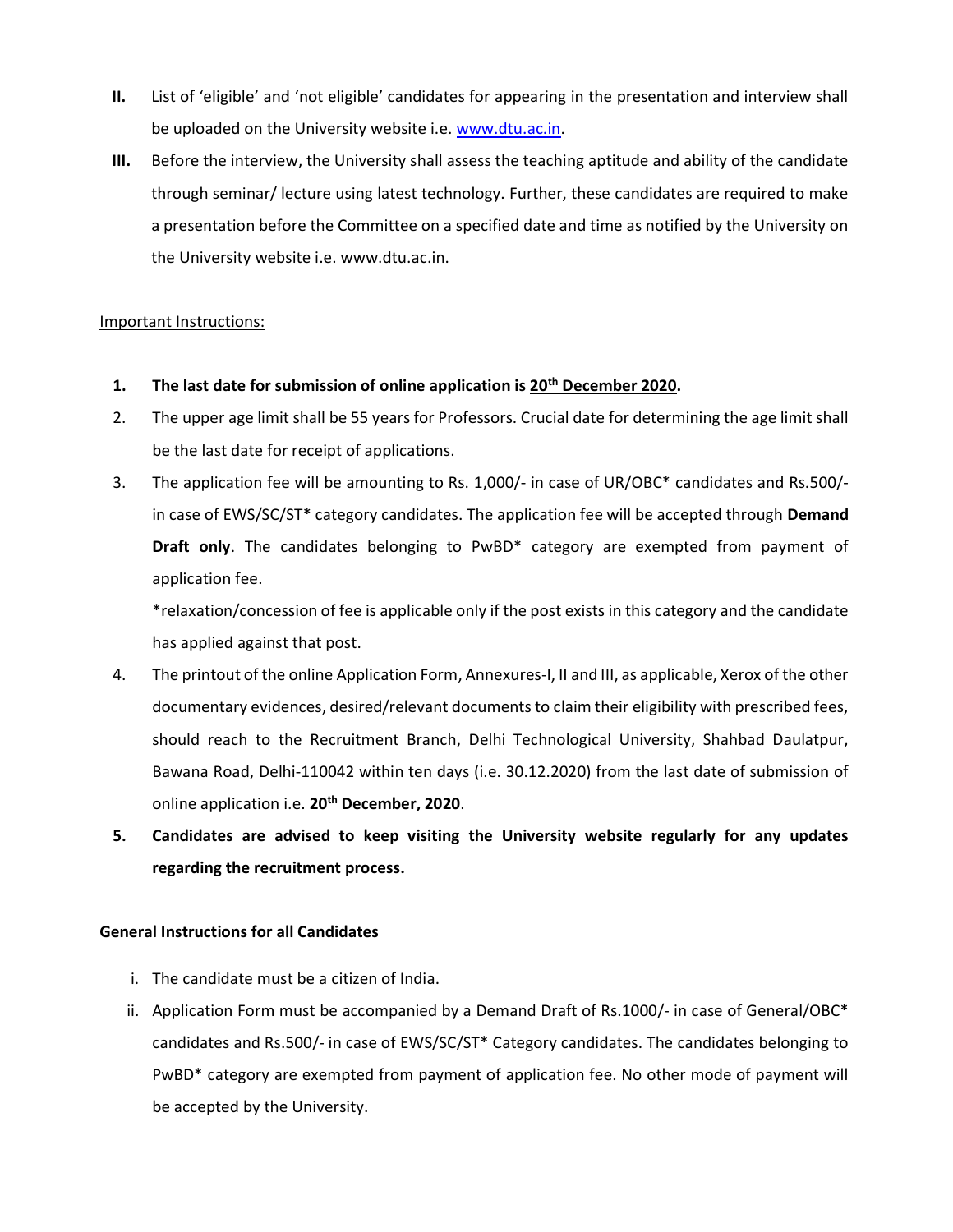\*-relaxation/concession of fee is applicable only if the post exists in this category and the candidate has applied against that post.

- iii. Application Form must also be accompanied by self-attested copies of Educational and Professional Qualifications, Experience, Caste Certificate/PwBD Certificate, as the case may be, (in case claiming benefit of reservation).
- iv. Prescribed Educational Qualifications are minimum and mere possession of the same does not entitle candidates to be called for interview. Where number of applications received are more, the University reserves the right to shortlist the candidates to be called for interview and no claim for refund of fee shall be entertained in any case.
- v. The University reserves the right to fill or not to fill any or all the posts advertised, no correspondence whatsoever will be entertained from the candidates regarding postal delays, conduct and result of screening test/interview and reason for not being called for interview.
- vi. The number of posts advertised is provisional and can be varied as per the requirement of the University.
- vii. Reservation benefits will be available to the EWS/SC/ST/OBC/PwBD category candidates in accordance with the instructions / orders / circulars issued from time to time by the Govt. of Delhi. The reservation benefits under SC/STs shall be admissible as per judgment dated 12.9.2012 of Hon'ble High Court of Delhi as passed in No. 5390/2010, CM No. 20815/2010 – Deepak Kumar and Ors Vs District and Sessions Judge, Delhi and Ors. as per which SC/ST candidates of other States/UTs shall also be eligible for reservation benefit. However, this shall be further subject to policy decision of Govt. of Delhi for SC/ST migrants of other States.
- viii. The OBC candidates must be in possession of filled prescribed Annexure I, alongwith his/her caste certificate issued by the Govt. of Delhi only.
- ix. The candidates applying under EWS category (if the post exists in this category) must fulfill the condition as prescribed by the Govt. of NCT of Delhi vide circular no. F.19(10)./2018/S-IV/1595 dated 28.05.2019.
- x. The candidates applying for more than one discipline should submit separate application form alongwith requisite fees.
- xi. The Educational qualification, age, experience and other conditions of eligibility as stipulated above against the post shall be determined as on the closing date of receipt of applications.
- xii. Applicants already in employment in Government Department/ Autonomous Bodies/Universities under Central/State Government should apply through proper channel.
- xiii. Incomplete applications and those received after closing date or without requisite fees shall be rejected and no claim for refund of fee shall be entertained in any case.